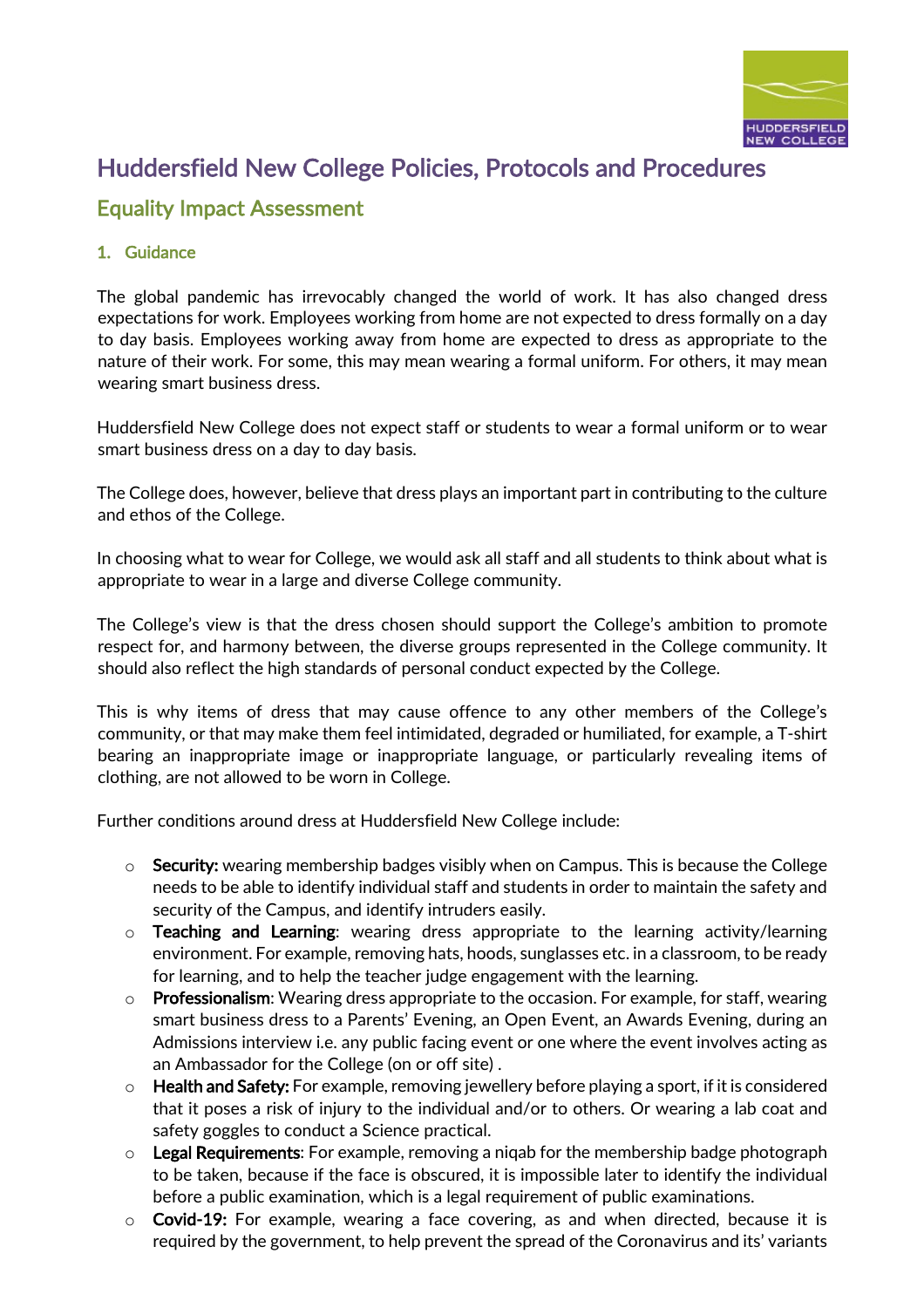

# Huddersfield New College Policies, Protocols and Procedures

## Equality Impact Assessment

If a member of staff or a student is believed to be in breach of this Dress Code, including at the point of recruitment or admissions, the matter should be referred to the Director of HR (staff) or Assistant Principal Safeguarding, Specialist Support and Student Well-Being (students). If they are not available, please refer to any member of the Senior Leadership Team.

They will review the situation, and if they feel the Dress Code has been breached, they will:

- $\circ$  Discuss the matter with the individual concerned, explaining clearly in what way it is felt that the Dress Code has been breached.
- o If the concern is related to an item of dress, the individual will be asked to remove or to change the item of dress that is deemed to be in breach of the Code. This may involve going home to change.
- $\circ$  In the case of existing students, if sent home to change, it should be made clear this is NOT a suspension or exclusion, and that they can return to College as soon as their dress complies with this Code.
- $\circ$  In the case of prospective students, it should be made clear that this will NOT be a bar to the offer of a place at the College, as long as they are willing to abide by the Dress Code, if offered a place at the College

Persistent breaches of the Dress Code will be dealt with in accordance with the relevant disciplinary procedures.

#### 2. Consultation

This Dress Code has been drawn up in consultation with staff and with the College's Head Student team.

#### 3. Review of Code and communication

The Senior Leadership team will periodically review the Dress Code. Once approved, the Dress Code will be published on the College VLE (Moodle) and the College website.

| v. | Date         | Author(s)                 | <b>Comments</b>                                                                                                                                                                                                                                                                                         | <b>Approval Route/ Date</b>                    | of<br><b>Date</b><br><b>Next</b><br><b>Review</b> |
|----|--------------|---------------------------|---------------------------------------------------------------------------------------------------------------------------------------------------------------------------------------------------------------------------------------------------------------------------------------------------------|------------------------------------------------|---------------------------------------------------|
| 1  | Dec.<br>2021 | Angela<br><b>Williams</b> | Translating the informal<br>'word of mouth' dress code<br>into a formal written dress<br>code following:<br>the dislocation to<br>$\bullet$<br>working patterns<br>and to the dress<br>code caused by the<br>global pandemic<br>a significant staff<br>$\bullet$<br>turnover over the<br>last two years | <b>Principal and Senior</b><br>Leadership team | As required                                       |